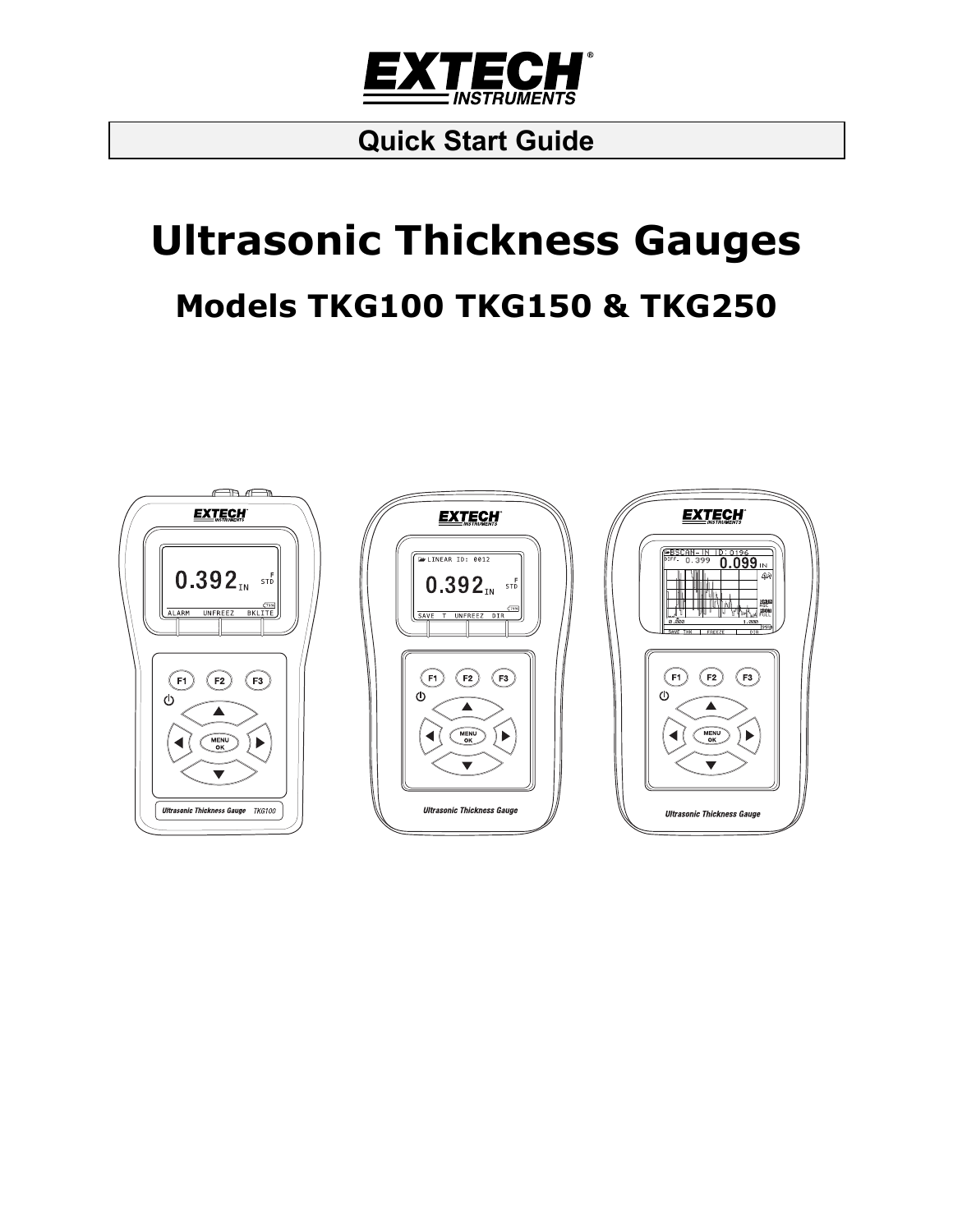#### *Extech Instruments*

#### **1. Installing Batteries**

In order to install batteries, open the battery door at the bottom left of the unit. Slide in two 'AA' batteries with the positive terminal of both batteries facing towards the top of the unit. Close the battery door tight enough so that the batteries make good contact with both battery terminals.

#### **2. Powering ON/OFF**

To power ON the unit, press and hold the F1 key for approximately three seconds. The LCD will display the company information briefly and then it will move to the transducer selection screen. These two screens are as shown below. To switch the unit OFF, press and hold the F1 key for approximately three seconds. The LCD will briefly display the company information along with a 'count down' clock, after which the instrument will switch OFF.

NOTE: If the Gauge is configured for right‐hand operation, the F1 and F3 display prompts will be reversed. To change from left-hand to right-hand operation, press Menu, Display, and User.



| X D U C E R           |
|-----------------------|
| DZ505 5.0MHz          |
| DC505 5.0MHz          |
| <b>DKS537 5.0MHz</b>  |
| $DC525$ 5.0MHz        |
| DZ205 2.0MHz          |
| RESET BKLITE<br>SETUP |

Company information screen **by Exercise Selection** Screen **Transducer Selection screen** 

### **3. Selecting the Transducer type and performing Auto Zero**

A new transducer can be selected from the Transducer selection screen (the Transducer selection appears after the device powers ON).

Note: it is very important that the transducer is not touching the test piece or has any fluid on the face prior to selecting which probe is to be used.

While in the transducer selection screen, go to the transducer option that matches the part number on the actual transducer by pressing the up or down arrow key. The unit will briefly display a 'Wipe off Couplant' (fluid) instruction and will then perform an Auto Zero function. During Auto Zero, the unit will display the text 'Performing Auto Zero'.